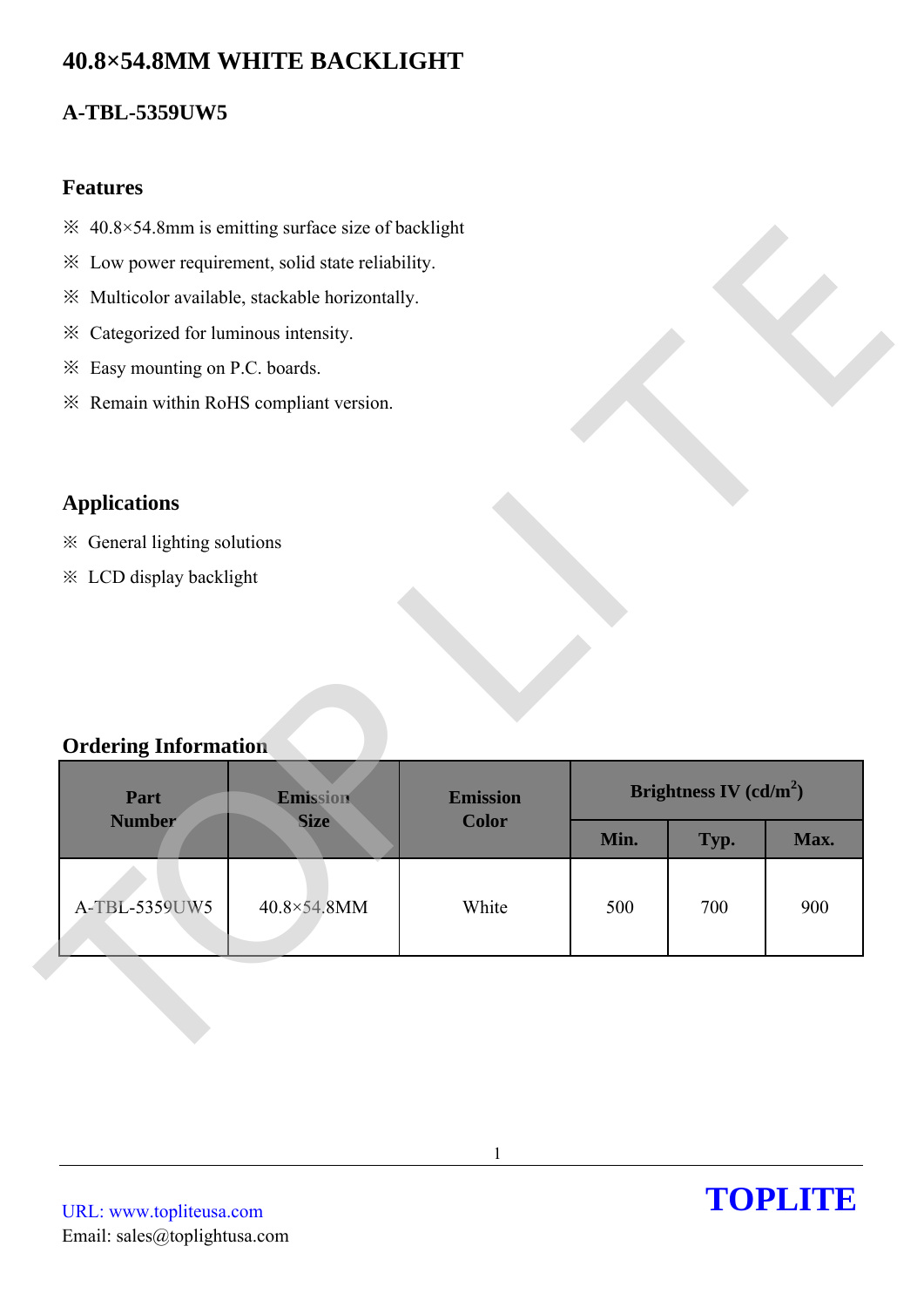### **Maximum Ratings**

| <b>Parameter</b>                                        | <b>Symbol</b> | Value         | Unit          |
|---------------------------------------------------------|---------------|---------------|---------------|
| Operating temperature                                   | $T_{OP}$      | $-35 \sim 85$ | $\rm ^oC$     |
| Storage temperature                                     | $T_{STG}$     | $-35 \sim 85$ | $\mathcal{O}$ |
| Peak forward current $(T_A=25 \degree C)$ <sup>*1</sup> | $1_{\rm PF}$  | 125           | m A           |
| Reverse voltage (TA=25 $^{\circ}$ C)                    | $V_R$         |               |               |
| Power consumption (TA=25 $^{\circ}$ C)                  |               | 350           | mW            |

# **Electrical / Optical Characteristics (1)**

| $(T_A = 25 \text{ °C} \& \text{ IF} = 20 \text{ mA})$<br><b>Parameter</b> |        | <b>Symbol</b>                      | <b>Value</b> | Unit         |
|---------------------------------------------------------------------------|--------|------------------------------------|--------------|--------------|
| Wavelength at peak emission                                               | (Typ.) | $\lambda_{\rm P}$                  |              | nm           |
| Spectral bandwidth at 50%                                                 | (Typ.) | Δλ                                 | 30           | nm           |
|                                                                           | (Min.) | $I_F$                              | 80           |              |
| <b>Forward Current</b>                                                    | (Typ.) | $I_F$                              | 90           | mA           |
|                                                                           | (Max.) | $\mathbf{I}_{\text{F}}$            | 100          |              |
|                                                                           | (Min.) | $\rm V_F$                          |              |              |
| <b>Forward voltage</b>                                                    | (Typ.) | $V_F$                              | 3.5          | $\mathbf{V}$ |
|                                                                           | (Max.) | $\overline{\mathbf{V}}_{\text{F}}$ |              |              |
| <b>Color temperature</b>                                                  | (Min.) | TC                                 | 5000         | K            |
|                                                                           | (Max.) | TC                                 | 8000         | K            |
| <b>Luminous Uniformity</b>                                                | (Typ.) |                                    | 60%          |              |
| <b>Discreteness</b>                                                       | (Typ.) |                                    | 40%          |              |

# **Luminous Intensity Bin Groups**

| Brightness IV $(cd/m^2)$ |      |      |  |  |
|--------------------------|------|------|--|--|
| Min.                     | Typ. | Max. |  |  |
| 500                      | 700  | 900  |  |  |

URL: www.topliteusa.com Email: sales@toplightusa.com

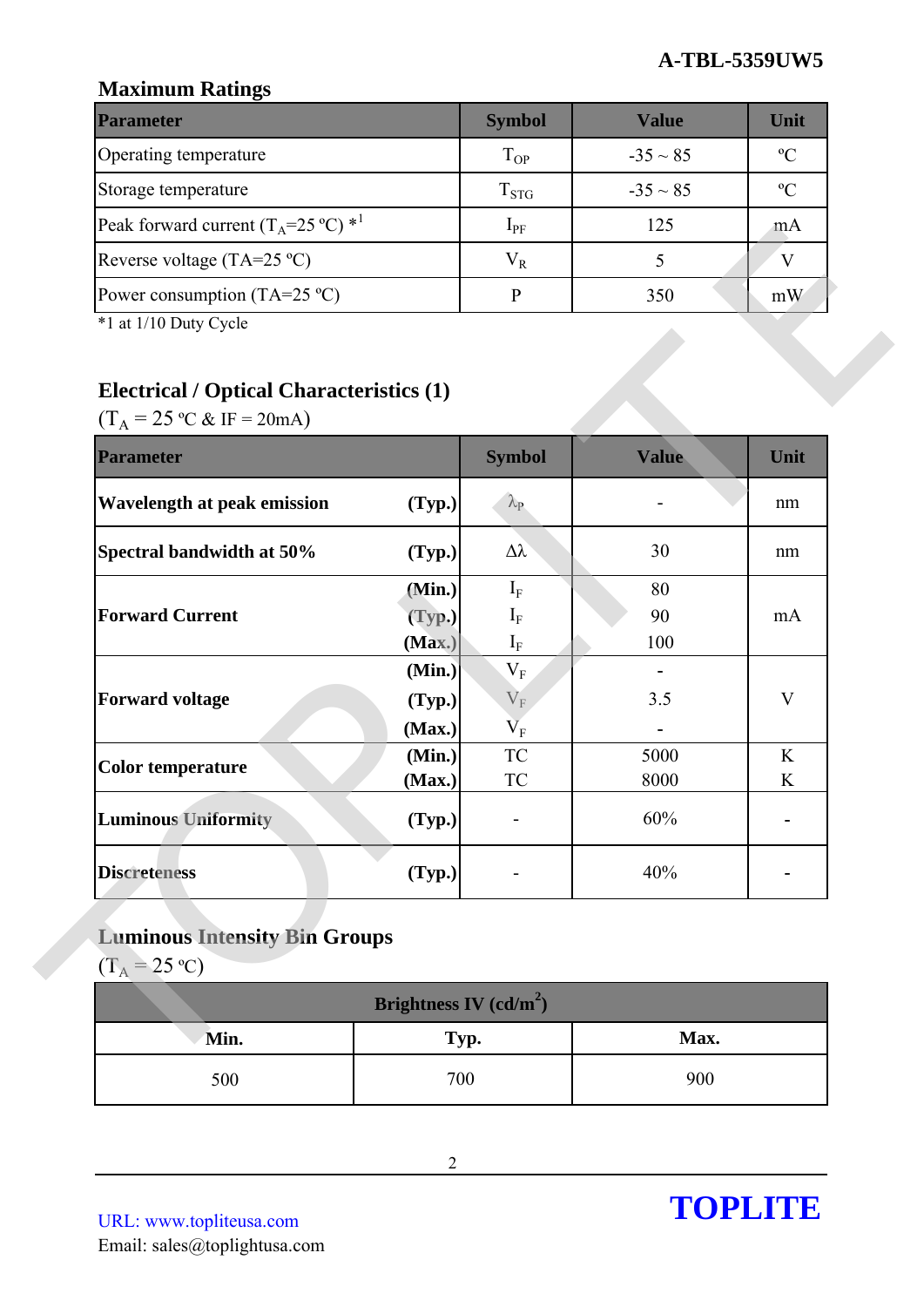### **Electrical/Optical Charateristic (2)**



TOPLITE

URL: www.topliteusa.com Email: sales@toplightusa.com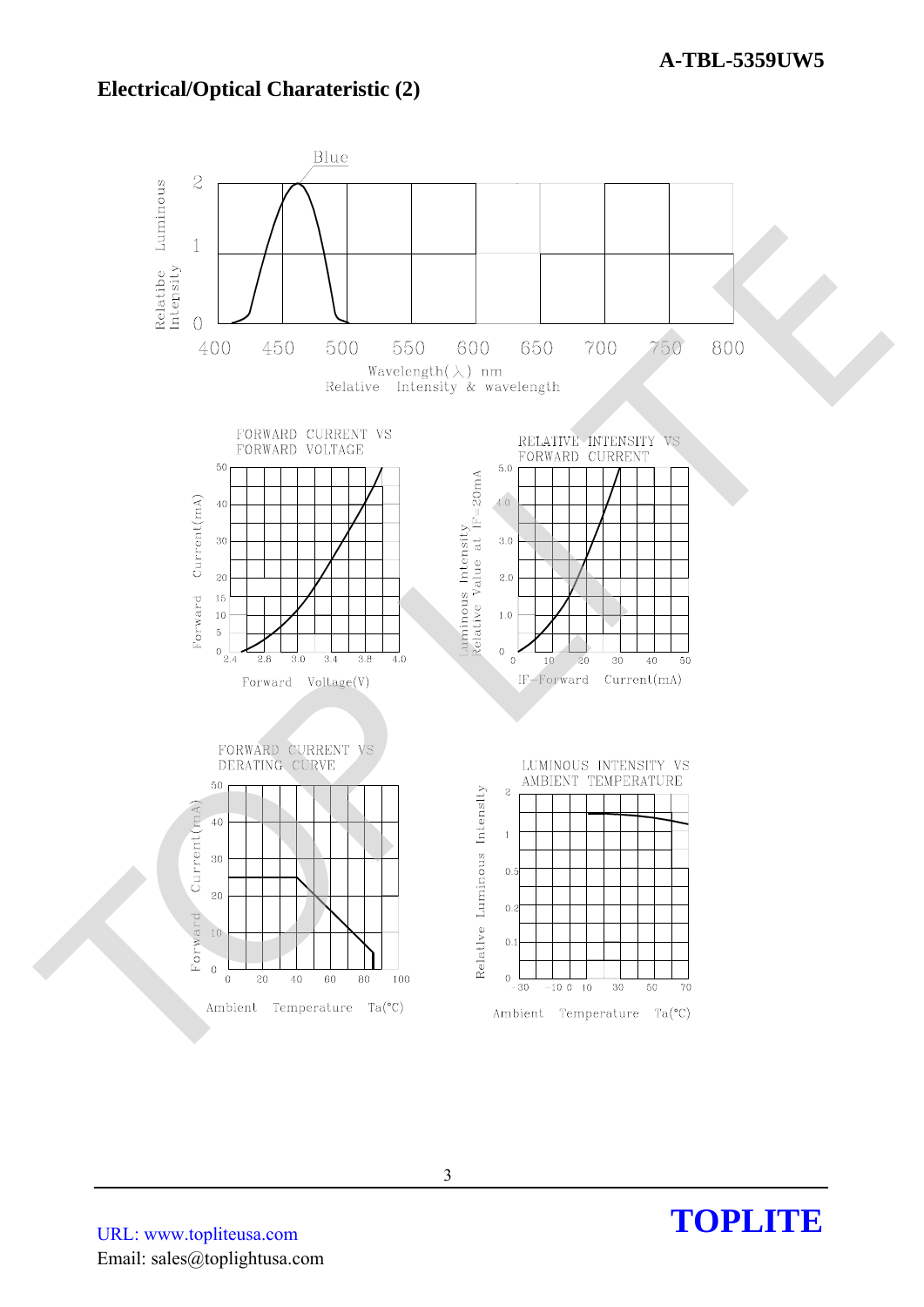# **Package Outline Dimensions**



#### Notes:

- 1. All dimensions are in millimeters. Tolerance is +/-0.25 unless otherwise noted.
- 2. The specifications, characteristics and technical data described in the datasheet are subject to change without prior notice.

URL: www.topliteusa.com Email: sales@toplightusa.com